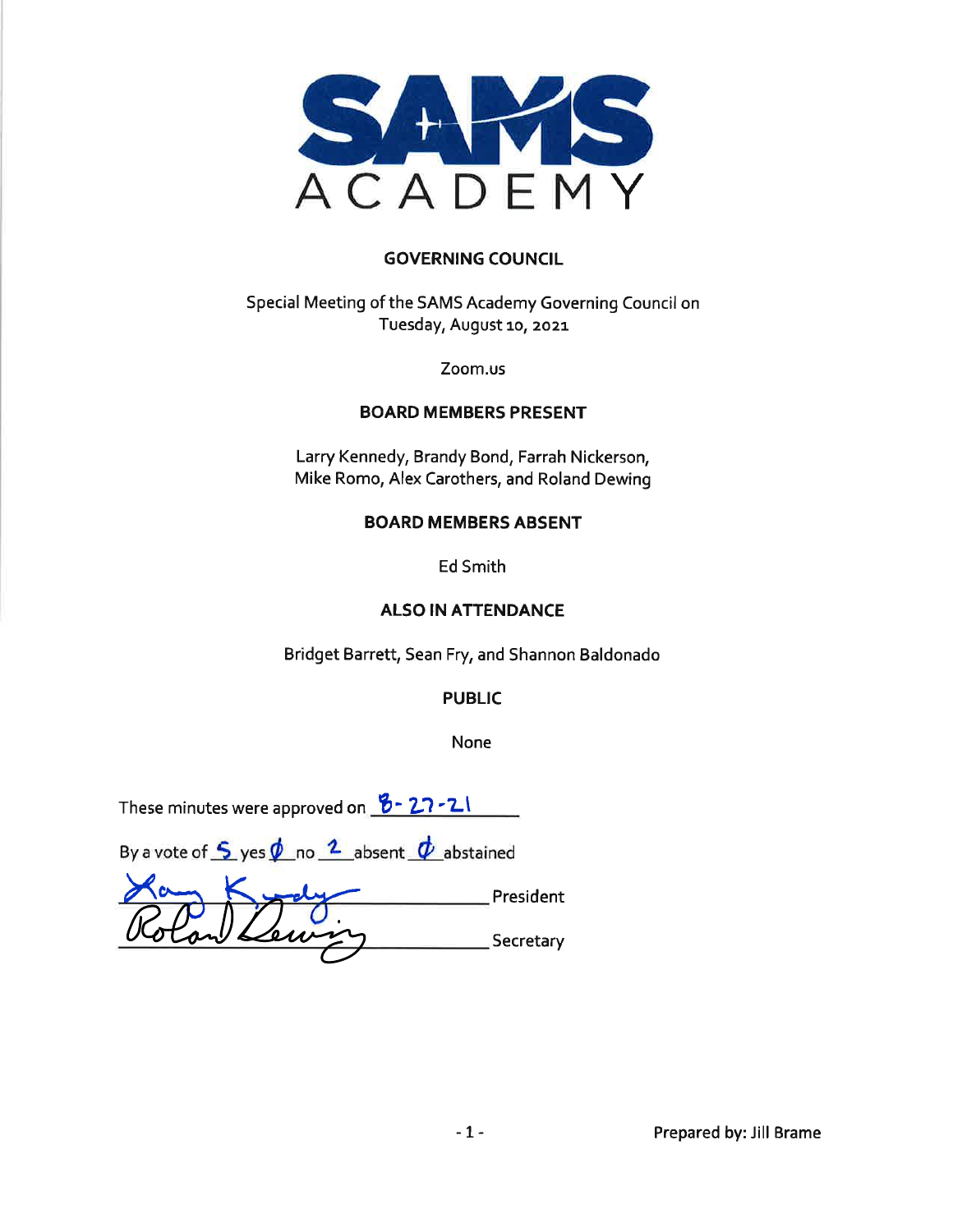# **I. Call to Order**

Larry Kennedy called to order the Special Meeting of the Governing Council for the Southwest Aeronautics, Mathematics, and Science Academy on August 10, 2021 at 4:33 PM on zoom.us.

### **A. Roll Call**

Larry Kennedy asked Jill Brame to call roll. Jill Brame called Brandy Bond, Farrah Nickerson, Mike Romo, and Larry Kennedy. Roland Dewing and Alex Carothers were absent during roll call. Ed Smith were absent.

## **B. Adoption of the Agenda\***

Larry Kennedy asked for a motion to approve the agenda. Farrah Nickerson made a motion to approve the agenda. Mike Romo seconded the motion. Larry Kennedy called for a roll call vote to approve the agenda. Jill Brame called Mike Romo, Farrah Nickerson, Brandy Bond, and Larry Kennedy; all voted yes. The motion carried unanimously.

## **II. Public Comment**

None.

## **III. New Business Matters**

#### **A. Revised FY22 Teacher Salary Schedule\***

Sean Fry explained that the school was looking for a special education teacher, but so is the whole city. This is a hard-to-staff position. He requested that the there be a \$5000 add to their base salary to be more completive with other open positions/schools. Farrah made a motion to accept the revised salary schedule. Brandy Bond accepted. Larry Kennedy called for a roll call vote to approve the revised Fy22 salary schedule. Jill Brame called Mike Romo, Farrah Nickerson, Brandy Bond, and Larry Kennedy; all voted yes. The motion carried unanimously.

# **IV. Closed Session**

#### **A. Discussion of Real Property Acquisition pursuant to a Lease Agreement pursuant to NMSA 1978, Section 10-15-1(H)(8).**

Larry Kennedy made a motion to approve to move to closed session for discussion of real property acquisition pursuant to a least agreement pursuant to NMSA 1978, Section 10-15-1(H)(8). Larry Kennedy also invited Bridget Barrett and Sean Fry into closed session. Mike Romo seconded the motion. Larry Kennedy called for a roll call vote to approve the motion. Jill Brame called Mike Romo, Farrah Nickerson, Brandy Bond, and Larry Kennedy; all voted yes. The motion carried unanimously.

Closed session began at 4:37pm.